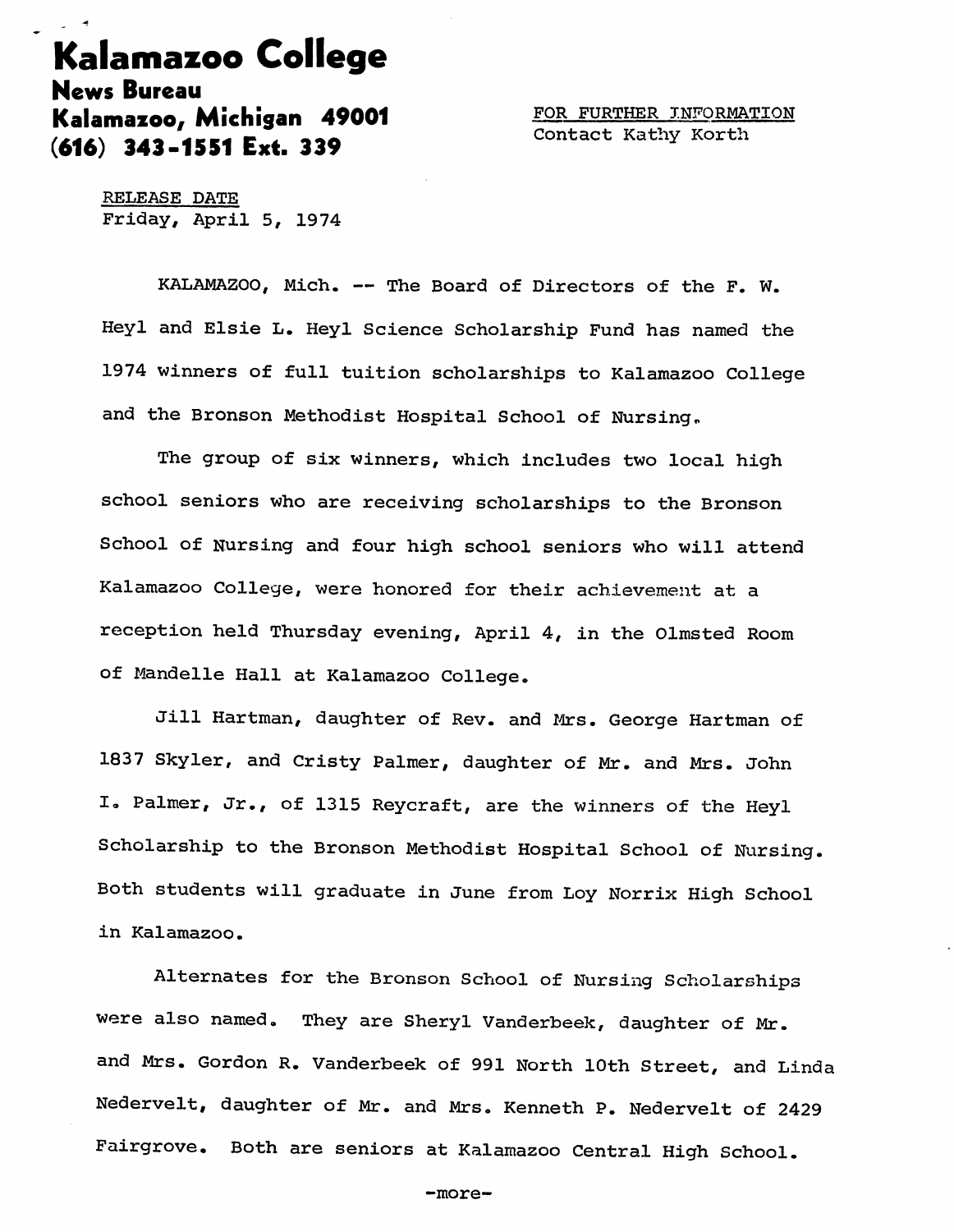Scholarships to Kalamazoo College to major in the exact sciences have been awarded to: Joseph Hansen, the son of Mr. and Mrs. Marc Hansen of 1414 Highgate, a senior at Kalamazoo Central, planning to major in mathematics; Michael Slocum, son of Mr. and Mrs. Richard Slocum of 310 Wellington, a senior at Kalamazoo Central, planning on majoring in physics; Carol Wilkinson, daughter of Mr. and Mrs. Donald Wilkinson of 1821 Golfview, a senior at Loy Norrix who is planning on majoring in chemistry; and Mark Bach, son of Michael K. Bach of 2115 Frederick, a senior at Kalamazoo Central, planning on a major in chemistry.

The alternates named were: Eric Martin, son of Mr. and Mrs. David Martin of 2706 University Avenue, a senior at Loy Norrix; Leonard Chase, son of Mr. and Mrs. Richard Chase, a senior at Loy Norrix; Van Beers, son of Mr. and Mrs. Harland Beers of 3107 Bobolink, a senior at Kalamazoo Central; and Richard Knoechel, son of Mr. and Mrs. Edwin Knoechel of 1201 Turwill Lane, a senior at Kalamazoo Central.

The Heyl Scholarships, awarded annually, are given to graduates of Kalamazoo Central and Loy Norrix High Schools to pursue the study of exact science at Kalamazoo College and at the Bronson School of Nursing.

-more-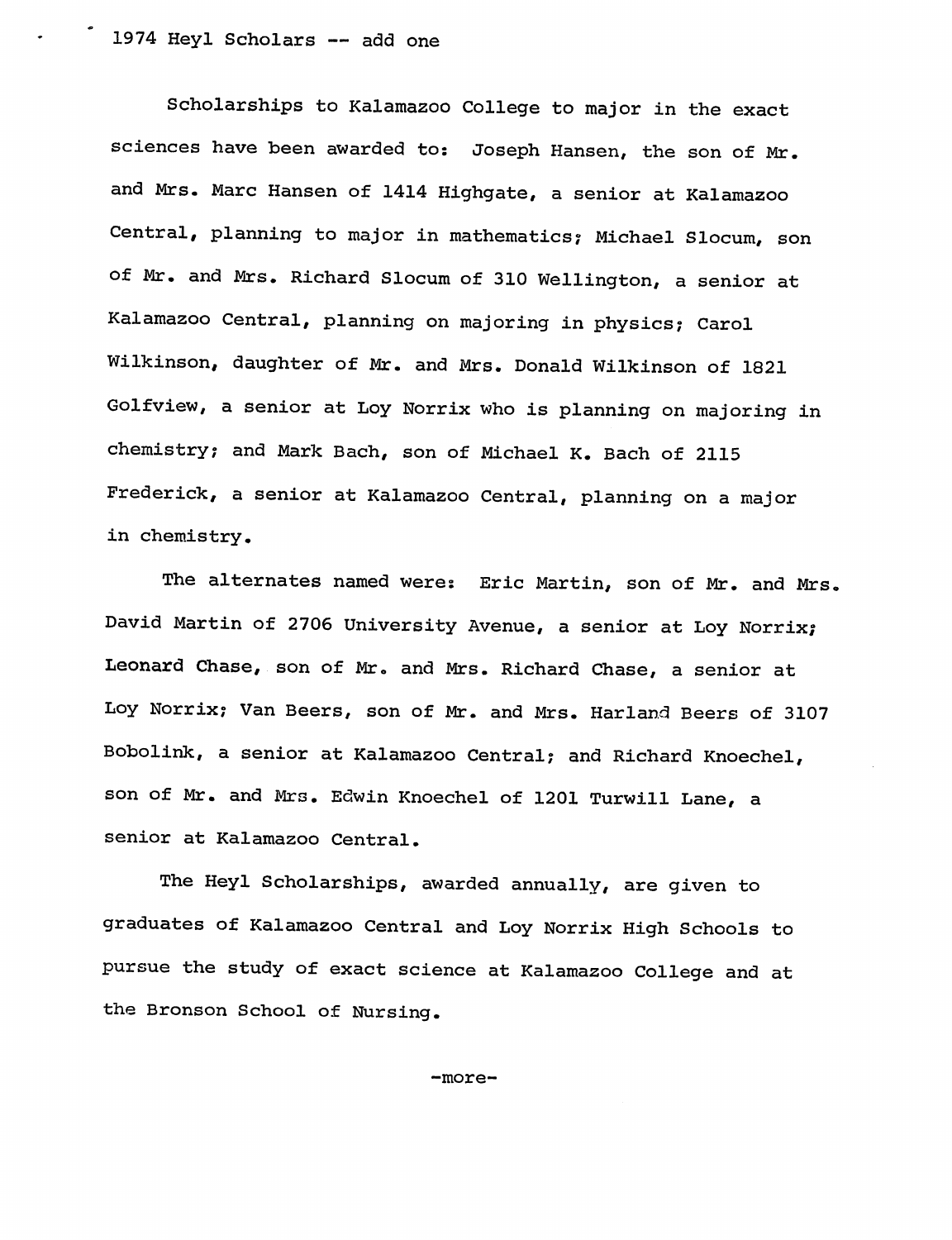In addition, two 1974 graduates of Kalamazoo College who wish to pursue advanced studies in chemistry or physics will receive Fellowships to Yale University. These awards will be announced at a later date.

All scholarships are renewable annually as long as each recipient maintains a good academic record and continues to major in the exact sciences or nursing.

The F. W. Heyl and Elsie L. Heyl Science Scholarship Fund was established through the will of the late Dr. Heyl, a former Upjohn Company vice-president and director of research.

In addition to his devotion to research, Dr. Heyl was deeply interested in the education of young scientists. From 1923 until his retirement, he was the director of the Upjohn Scholars Program at Kalamazoo College, by whose encouragement many of 'K's graduates went on to do advanced work at Yale University.

The Fund provides for annual scholarships or fellowships in the amount of full tuition costs at the Bronson Methodist Hospital School of Nursing, Kalamazoo College, and Yale University. In addition, the directors of the Fund can establish supplementary programs through which awards and further support may be made available to students selected to participate in the program.

-more-